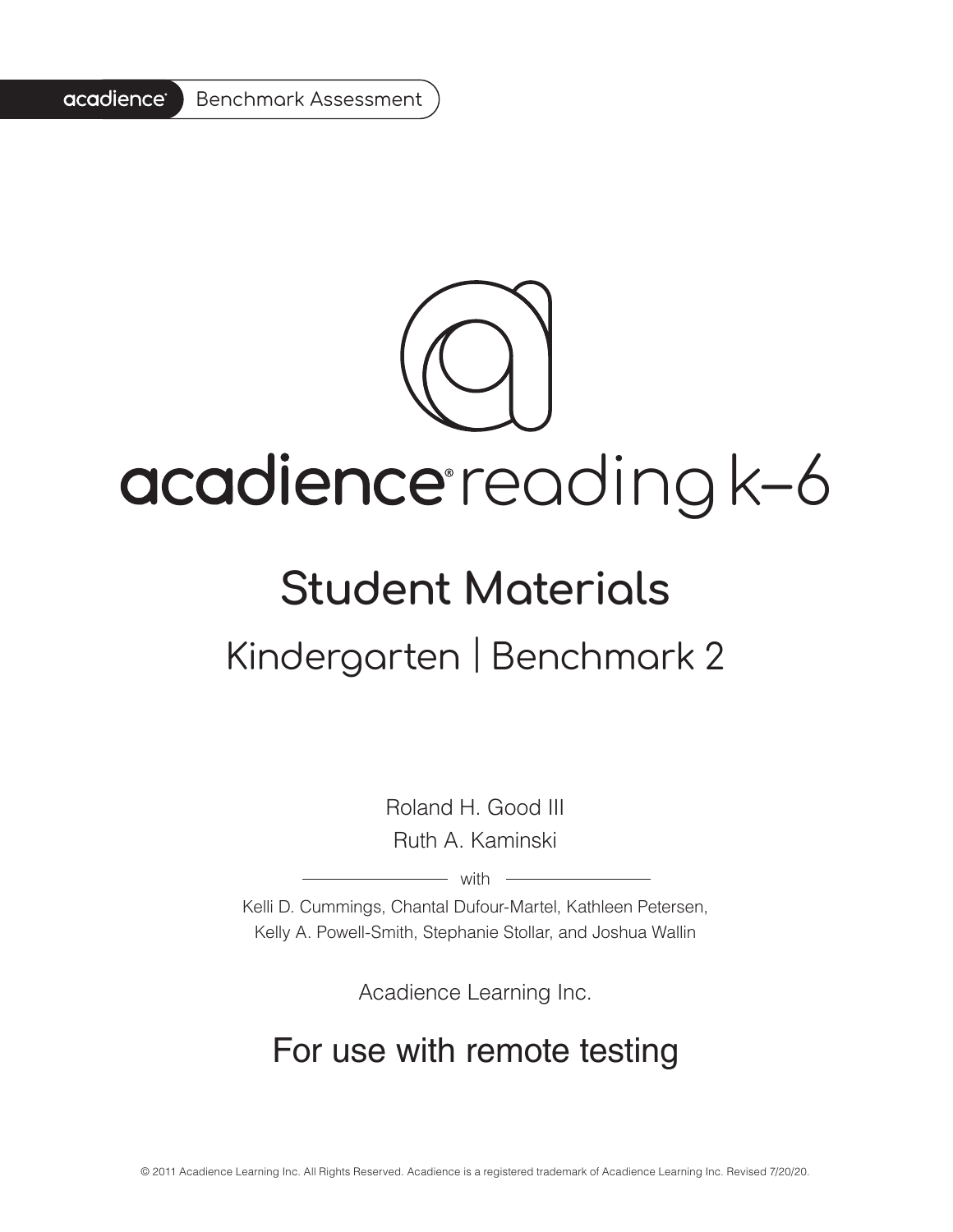| <u>C</u>       |                 |                |       | R o d y j A g O H |             |            |                                       |              |              |
|----------------|-----------------|----------------|-------|-------------------|-------------|------------|---------------------------------------|--------------|--------------|
| $\Gamma$       |                 |                |       | Y G N x f a D Z z |             |            |                                       |              |              |
| $\vee$         | B               | T              | S     | h                 | $\mathsf k$ |            | $\begin{bmatrix} 1 & W \end{bmatrix}$ | $\mathsf{b}$ | F            |
| M              | $\overline{P}$  | $\cup$         | m     |                   |             |            | n S L Q e                             |              | $\mathsf{C}$ |
| U              | $\overline{q}$  | K              | p     |                   |             |            | E t J i w                             |              | X            |
| Τ              | $\vee$          |                | F X   | U                 |             | $m \leq M$ |                                       | h            | S            |
| $\overline{Q}$ | L               |                | $D$ i |                   |             |            | N d T S r                             |              | B            |
| Q              | $\overline{C}$  |                |       | b y q c o         |             |            | M                                     | p            | Е            |
| $\bigcirc$     |                 | n A            |       | P W f             |             |            | G v                                   | $\bigcup$    | $\Omega$     |
|                | J               | $\overline{X}$ |       | $Z \quad V$       |             | K Y        | $\mathbb{R}$                          | e            | $\mathsf{t}$ |
| $\mathsf k$    | $Z_{\parallel}$ | $\int$         |       | R C               |             | R o d      |                                       | $\mathsf{y}$ |              |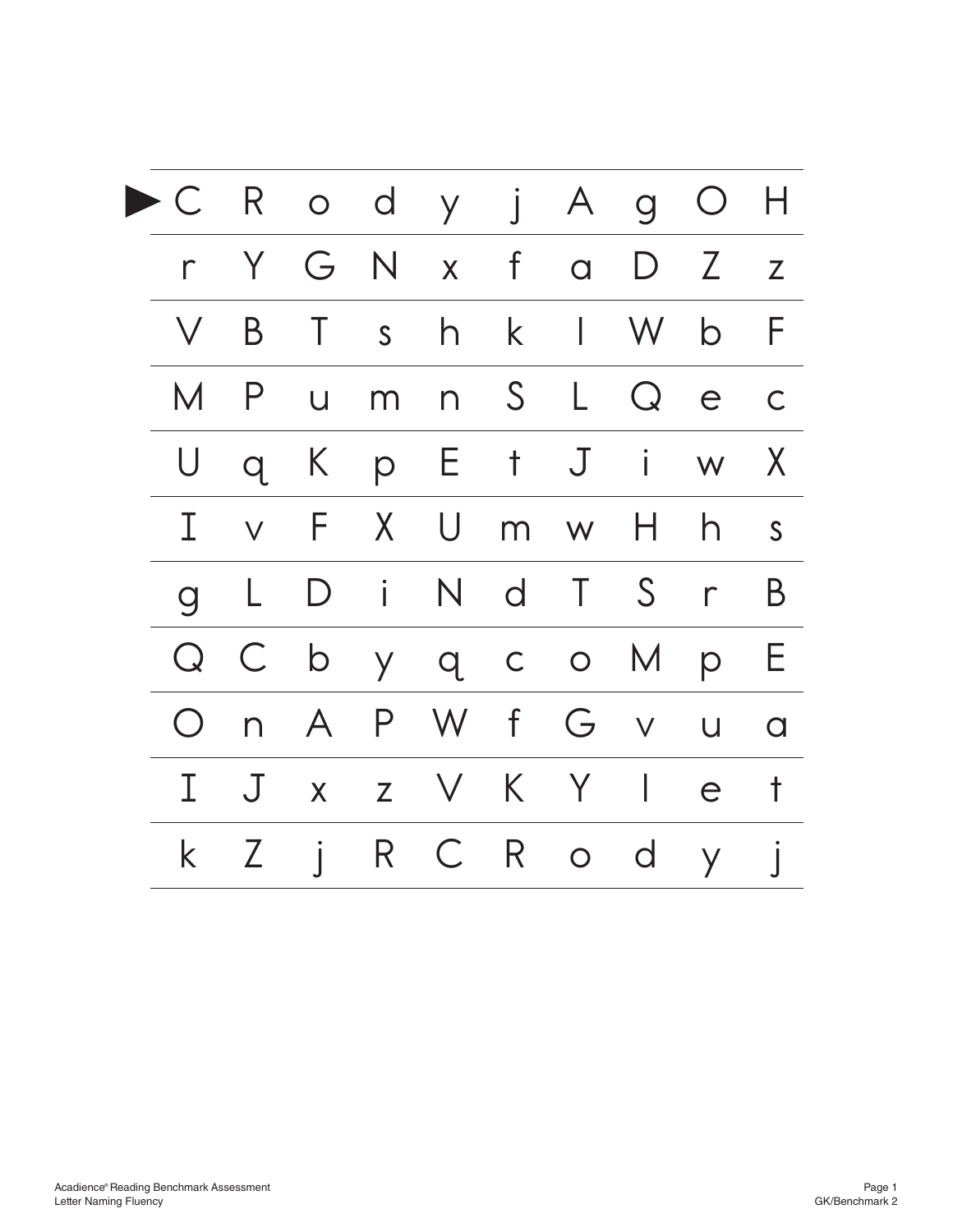## sog mip